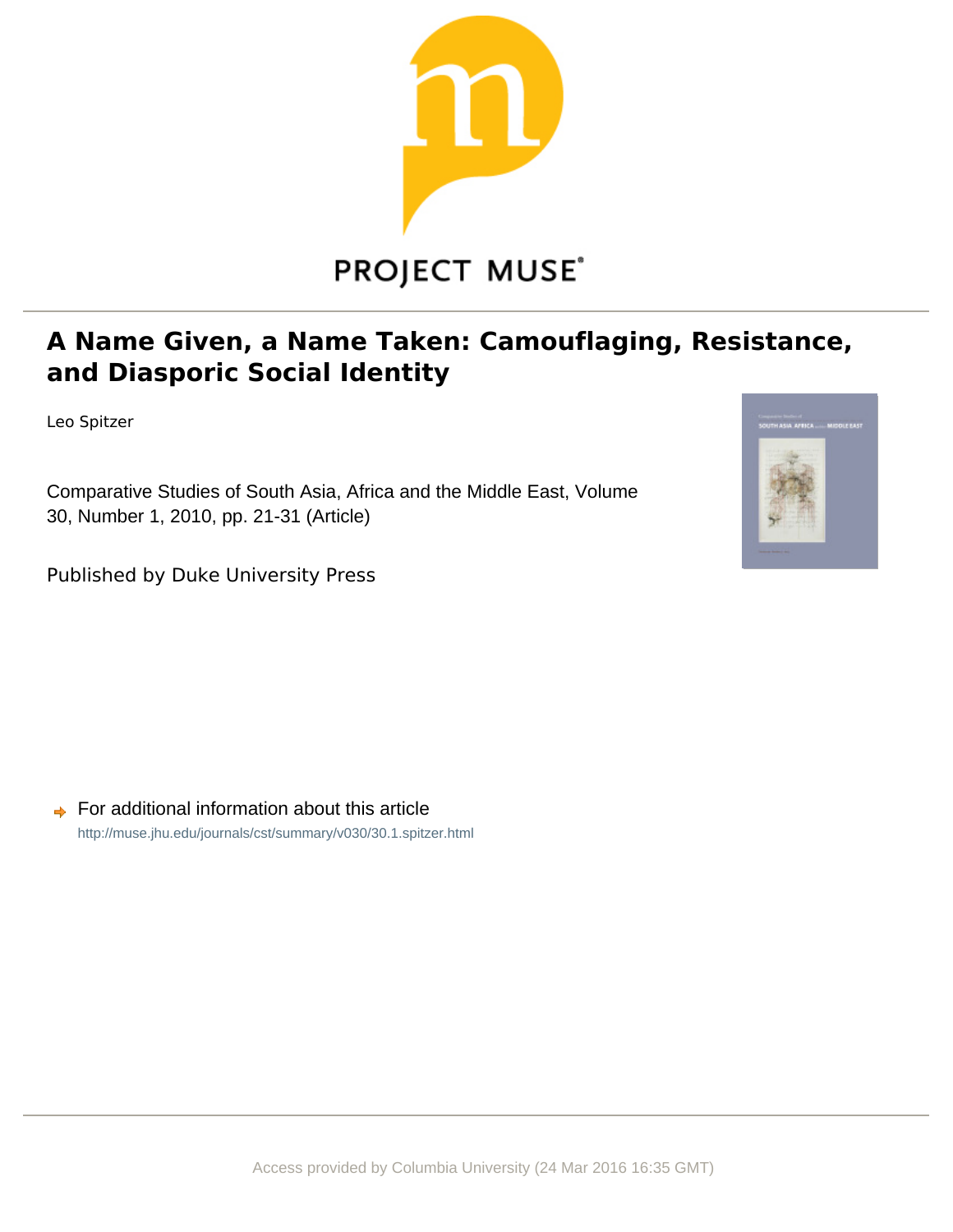# **A Name Given, a Name Taken: Camouflaging, Resistance, and Diasporic Social Identity**

# Leo Spitzer

begin with a brief, perhaps apocryphal, story:

At one point, early in the twentieth century in London, two Jewish merchants, partners in the same textile business, both decided to change their names. You must understand them—they were called Zoberman and Moscovi! And that combination didn't look at all well on the sign over the door! . . .

After much thought, Zoberman decided to call himself Smith. Yes, Smith! What could have been more unobtrusive?

Then Moscovi thought for a long time and had an equally marvelous inspiration: he would call himself Smith too!

"Smith and Smith!" What a happy coincidence! How could one be more sociably acceptable? Find a sign more discreet?

Only here is how it worked out in the course of their daily routine: A client called on them: "Hello? I would like to speak to Mr. Smith!"

"Smith? Yes, he's here . . . but which one do you want? Zoberman or Moscovi?"1

# **Being (Re)Named**

The following is based on the life account of Joseph Boston May, Liberated African:2

He was born, probably in 1817, in a town named Iware, a few miles from the banks of the river Ogun, in the southeastern district of the Old Oyo Empire—in the predominantly Yorubaspeaking area of what is now the Republic of Nigeria. His father, Loncola, a diviner-priest (*babaláwo*) dedicated to the Yoruba god of divination, Ifá, named him Ifacayeh in honor of the deity. This name, which in translation means "Ifá covers the world," was indeed prophetic.

In the late months of 1825, during one of the many raids for slaves and ransom that became endemic during the decade of unrest and civil war now associated with the disintegration of the Old Oyo Empire, Ifacayeh, together with his mother, brother, and two sisters, was taken captive by the warriors of Ojo Amepo, a renegade Muslim Yoruba chief. Separated from his kinfolk, he was marched to "a place far from home" and sold into domestic slavery.3 But after a year of service in a situation of relatively benign subordination—a period in which Ifa-

1. Albert Memmi, *The Liberation of the Jew*, trans. Judy Hyun (New York: Orion, 1966), 51.

2. Main sources for May's life history can be found in the Methodist Missionary Archives, London, Sierra Leone box (hereafter MMA/SL); and Claudius May, *A Brief Sketch of the Life of the Rev. Joseph May, Native of the Yoruba Country, and Late Wesleyan Minister of the Colony of Sierra Leone, Read at the Service of Song*  *in Zion Church, Freetown, on Sunday, October 25, 1896* (Freetown, 1896). The latteris largely based on Joseph May's oral account of his life history to his son. See also Leo Spitzer, *Lives in Between: The Experience of Marginality in a Century of Emancipation* (New York: Hill and Wang, 1999), especially chap. 2.

3. MMA/SL, Joseph May, 1838; Claudius May, *Brief Sketch of the Life of the Rev. Joseph May*, 8.

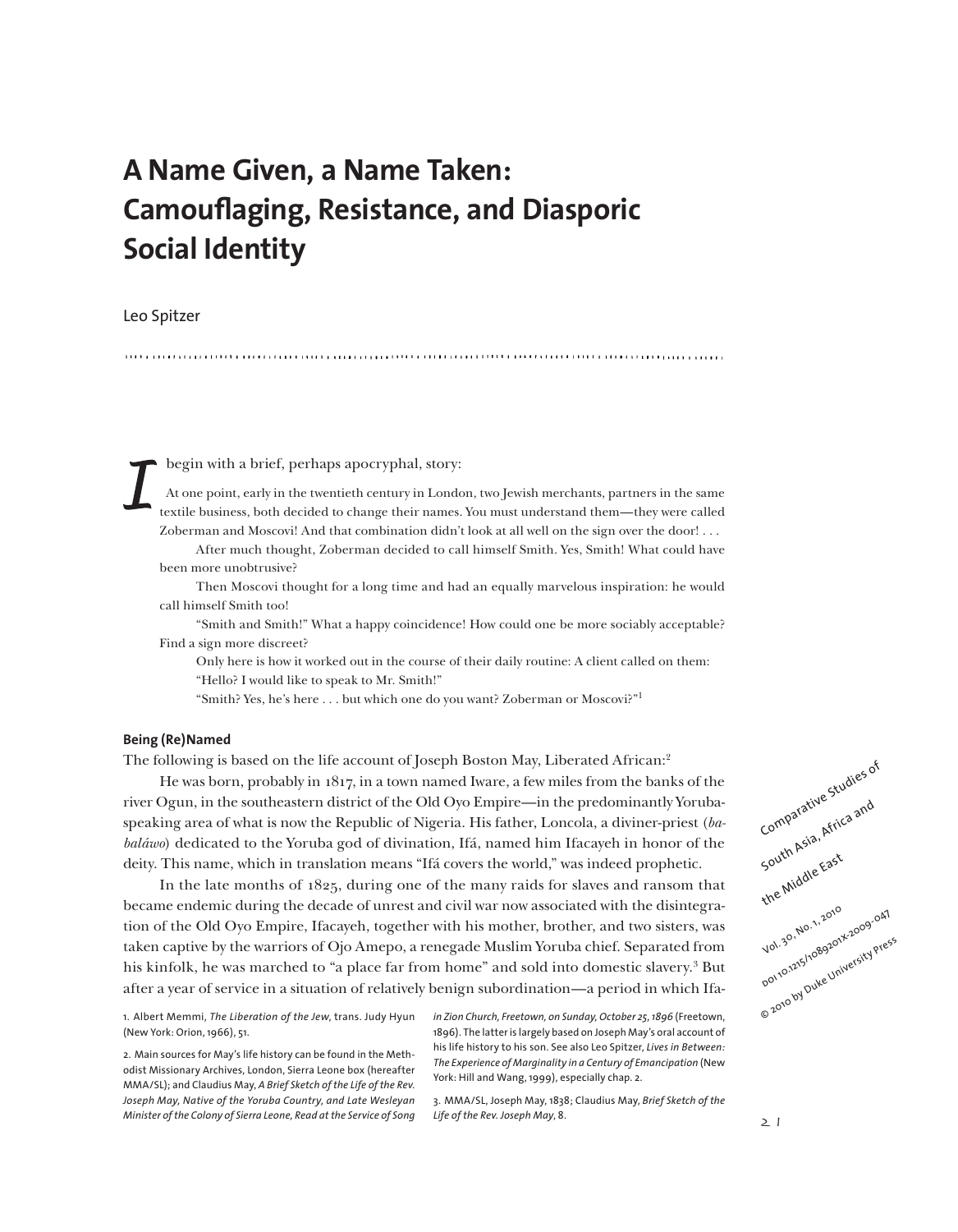cayeh continued to cherish the hope of possibly being ransomed by his father—his master took the boy to a distant town and sold him once again, this time to a merchant involved in the long-distance slave trade to the coast.

For Ifacayeh, the shock of this nightmarish experience—his forced passage from one existence into another—was profound. Later in life, he vividly recalled how bitterly he had wept during these months after being left "a helpless child among perfect strangers" and stressed the deep longing he had felt for his parents, relatives, and native country on realizing that he would never see them again.<sup>4</sup> He and other slaves destined for service abroad were then marched in a guarded caravan down to the coast, to the Lagos lagoon and the port of Badagry. On the way, having quashed his fading hopes of return, his captors proceeded to strip him of the most distinctive remaining element of his past identity as well: his name. They renamed him Ojo, a Yoruba name normally given to a child born with the umbilical cord twined around his head. In Ifacayeh's case, this was an obviously cruel joke referring to the cord of captivity with which he was tied to other slaves by the neck.

At the coast, he was sold once again, this time to a Portuguese slave trader, and for months was confined in a barracoon along with hundreds of other captives while awaiting the arrival of a slave ship for overseas transport. In January 1827, before their embarkation on the Brazilian slave-brigantine *Dois Amigos*, however, Ifacayeh/Ojo and his fellow captives suffered yet another painful indignity: they were all branded on the right arm or chest with a red-hot iron—imprinted with a burn mark that identified both their owner and their subordinate status. Ifacayeh's letter, *T*—the first initial of the name of a person he would never meet—became visible and indelible in a few days. It remained distinct on his chest to the day of his death.

Yet Ifacayeh and the more than three hundred other captives packed aboard the *Dois Amigos* never reached Salvador, Brazil, their intended destination. Instead, the slave ship was intercepted on the high seas by a British naval warship belonging to the antislavery squadron, and its human cargo was released in Freetown, capital of the British West African colony of Sierra Leone. There, having become a "Liberated African"—as slaves freed and resettled in Sierra Leone came to be known—the cultural imprint that Ifacayeh had carried with him from his land of birth began to be altered almost at once.

His transformation was multifaceted and stretched over time. But acts of naming—the occasions when he was given a name or was renamed—continued to highlight milestones along a path of change that had led from childhood in a land he would come to identify as a "heathen nation, a country full of Idolatry," to an adulthood as a teacher and idol-smashing Wesleyan missionary in colonial West Africa.<sup>5</sup> Through the names bestowed on him, he was brought symbolically into the realm of the dominant, interpellated as subject within its ideological assumptions and rules. When he was released in Sierra Leone from the slave ship, Ifacayeh was inscribed in the Liberated African registry book as "Joseph, a Liberated African male"—a change from an African to a European name that marked the start of the conversionist process into which he had entered.<sup>6</sup> Upon his acquisition of fluency in English some time later, and his "wardship" residency with a British missionary couple, the Bostons, he became known as "Joseph Boston." When he was subsequently baptized into Methodist Christianity, he was given an additional surname, "May," in honor of John May, a British missionary who had labored and died in Sierra Leone colony a few years earlier.

Naming a person, as we know, makes him or her a part of the social world—a name gives the person a social identity. At the same time, a name stands *for* the person, it symbolizes personal identity. It indicates to members of society who the named one is and, to the named one, who he or she is expected to be. By 1847, twenty years after his arrival in Freetown, the young man who had once been named Ifacayeh

6. "Liberated African Register," in the Sierra Leone Archives, Fourah Bay College, Freetown, Sierra Leone, document no. 238.

 $22$ 

Comparative

Studies of

South Asia,

Africa and the

Middle East

<sup>5.</sup> MMA/SL, Joseph May, 1838.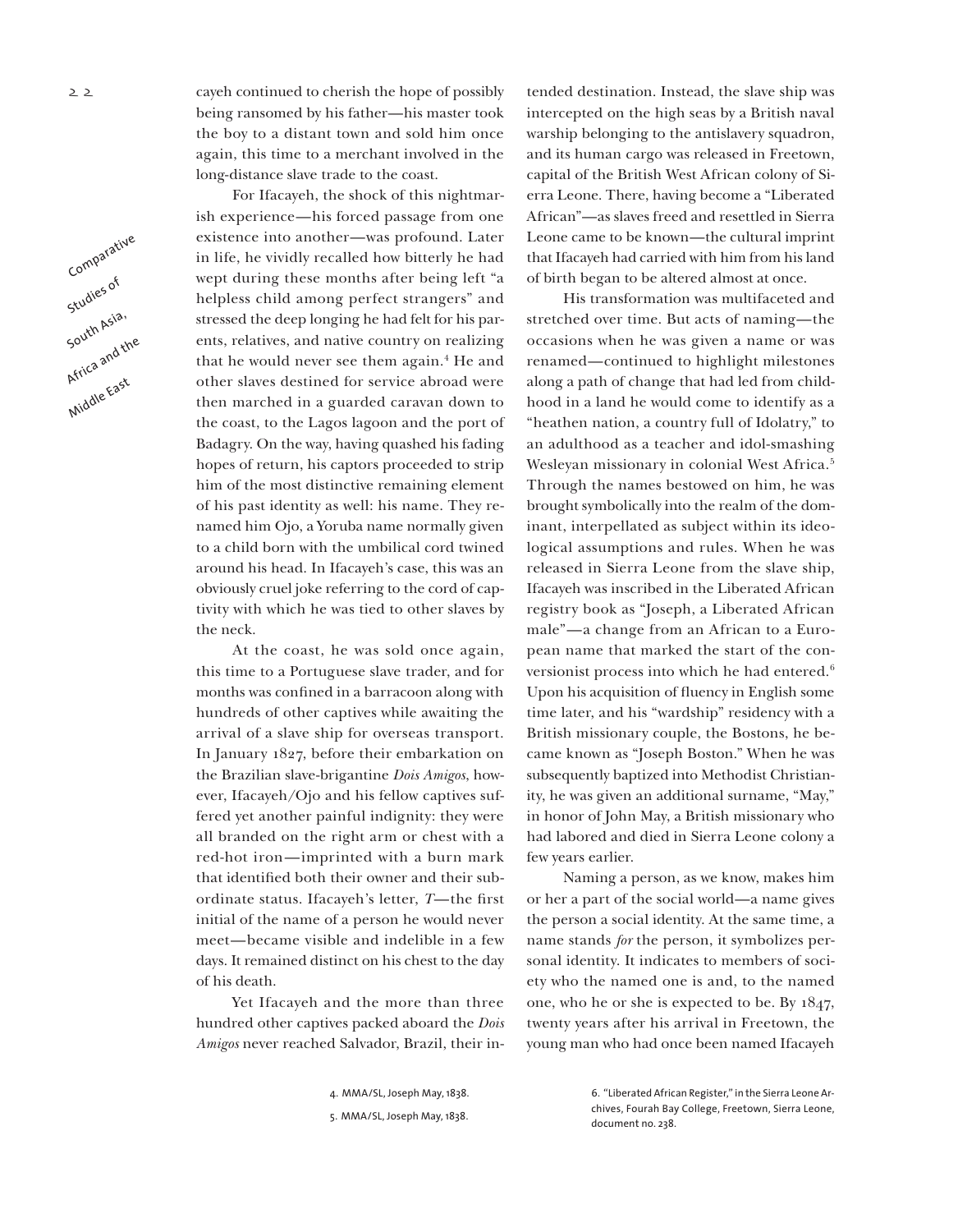appeared to have rejected his earlier identity and to have become a successful member of the "black elite" in a colonial society ruled by the British. He had changed into what his white contemporaries in Europe and Sierra Leone would describe as a "civilized African"—a person distinguished from the "common African" masses by education, conversion to Christianity, and his outward conformity to a pattern of life that was Europeanized in essence, if not totally European in detail. The boy from Yoruba who had been branded and marked with a letter *T*, and whose initiation into adulthood in his native land was interrupted by the ordeal of enslavement and communal separation, was born again in Sierra Leone colony as a renamed Christian man. He had become Joseph Boston May.

The process that had led to Ifacayeh's changes, and to the transformations undergone by numerous other Liberated Africans who had been landed in Freetown, had its ideological roots in the nature of Sierra Leone colony—in the curious combination of philanthropy, humanitarianism, idealism, economic self-interest, and cultural arrogance that defined what came to be known as Britain's "civilizing mission" in this part of Africa until the latter half of the nineteenth century. Sierra Leone, after all, had been established not only as a haven for liberated slaves and black freed men and women from Britain, America, and the West Indies but as a social experiment as well. The directors of the Sierra Leone Company, including the noted Clapham Sect evangelicals and abolitionists William Wilberforce, Granville Sharp, Thomas Clarkson, and Henry Thornton, conceived of the colonizing venture for which they had received a royal charter in 1790 as a means to provide "the Blessings of Industry and Civilization" to Africans "long detained in Barbarism."7 They, like many of their European contemporaries, considered Africans to be deprived by their environment, the slave trade, and religious error. But they also considered Africans to be "redeemable." Their assumption that the "heathen" should and could be converted to the benefits of European culture—based on a chauvinistic conceit that equated "civilization" with their version of "Europeanization"—remained the primary ideological justification for the existence of the colony when the British Crown took over its administration in 1808. And it continued to be so until British ideas about Africans, and particularly about African "educability," were modified by the rise of pseudoscientific racism in the 1860s.

Implicit in the conversionist assumption was a belief in the Idea of Progress and in faith that "civilization" could be communicated to any human being through education. In this context, the purpose of the Sierra Leone colonial experiment was to wean Liberated Africans like Ifacayeh away from the "darkness of superstition" and the evils of slavery and to change them through schooling and less direct forms of tuition into Europeanized and, whenever possible, Christian subjects of Great Britain.<sup>8</sup>

"Conversionism," however, as an ideology of "transformative change" accompanying emancipation—and as a vehicle for access into the realm of the dominant, and mobility within it—had its counterparts in other areas of the world.9 Thus in the German states and Austrian territories of Central Europe, the stretched-out process of Jewish emancipation that began in the 1780s, and that was not completed until the 1860s, was closely tied to a notion of Jewish transformation termed *Verbesserung* (improvement). Before Jews could hope for civil acceptance in the dominant mainstream, the advocates of *Verbesserung* argued that the very character of Jews as a group needed to be transformed and modified, "uplifted" from ghetto and shtetl degradation and changed for the better. As was true in British Sierra Leone, education in the language of the dominant group (here, in German) was seen as a central vehicle to bring about cultural transformation. And, here too, it was demanded that the members of the populations undergoing emancipation—in this case, the Jews—adapt and conform in some degree to the values, outlooks, and ways of the emancipators.

Both in the Hapsburg Empire and the German lands in the late eighteenth and early nineteenth centuries, the reform measures asso-

7. "Instructions to the Sierra Leone Company Directors," in Sierra Leone Collection, Fourah Bay College Library, Freetown, Sierra Leone.

8. Elizabeth Melville, *A Residence at Sierra Leone* (London: Norton, 1849), 252-53.

9. Adapted from Spitzer, *Lives in Between*, chaps. 1 and 3.

Leo Spitzer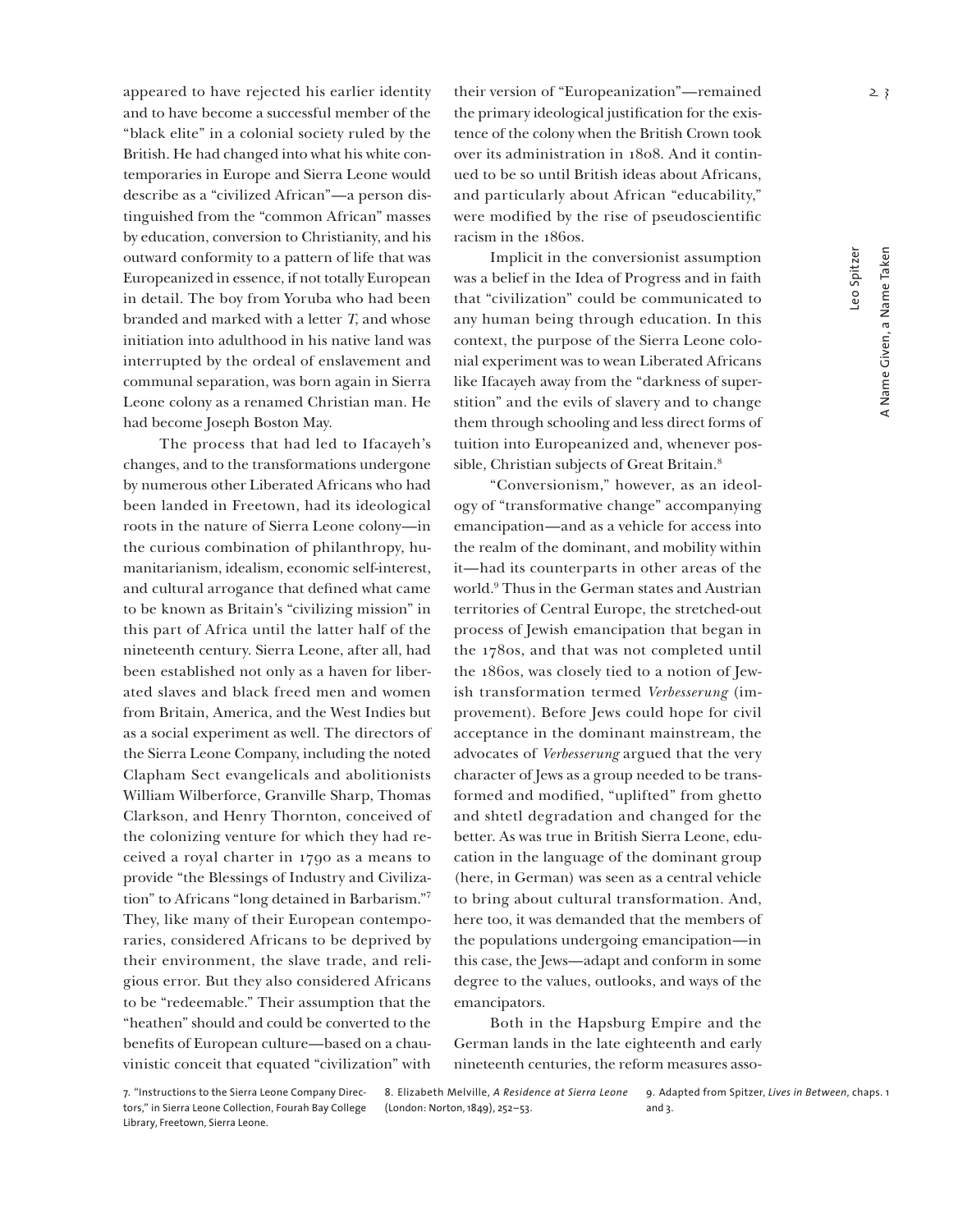Comparative Studies of South Asia, Africa and the Middle East

2 4

ciated with emancipation and *Verbesserung* were engendered by a desire on the part of rulers to transform the state into a unified and centralized entity. This goal was to be achieved through the elimination of local particularisms and the barriers created by estates, corporations, and denominations. Jews, as well as other minorities, were to be *pulled* into the dominant realm through a process of assimilation. Thus the socalled Edict of Tolerance, promulgated under the enlightened rule of the Hapsburg emperor Joseph II in the early 1780s, relieved Jews of the obligation to wear special emblems and distinctive garb and of the requirement that men wear beards. It prescribed secular and civic education in German for Jewish children and compelled Christian schools and institutions of higher learning to admit Jewish pupils. Jews were also permitted to become artisans and to enter the free professions, to choose certain vocations that had previously been closed to them, and they were encouraged to open factories. Eventually, Jews were also granted the freedom to settle where they liked, to own land, and to become naturalized subjects—a precursor to their receipt of greater equality and full citizenship privileges some eighty years later, in the 1860s.

But naming—the compulsory adoption of German fore- and surnames—was an important component of Jewish emancipation. Up to the end of the eighteenth century, the majority of Ashkenazi Jews of Central and Eastern Europe, unlike their Sephardic coreligionists in Spain, Portugal, and Italy, did not have family names. In practice, Jews followed the custom of using their personal forename plus their father's or mother's forename—for example, Gershon ben Yehuda (Gershon, the son of Yehuda) or Miriam bat Leah (Miriam, the daughter of Leah). In 1787 Joseph II promulgated an edict ordering Jews within his Austrian domains to adopt permanent family names in German—the first such law in Europe. Laws ordering Jews to assume fixed family names then followed suit in various German-speaking areas: Frankfurt in 1807, Westphalia in 1808, Prussia in 1812, Bavaria in 1813, and Saxony in 1834. In 1808 Napoleon also decreed that Jews adopt family names throughout the French empire.

There were, of course, good practical reasons why authorities throughout this part of Europe compelled Jews to adopt family names. Fixed surnames made it easier to integrate persons into a centralized state—easier to levy taxes on them, to conscript them into the army, and to identify and categorize them. At the same time, these surnames were another emblem of the assimilationist process that accompanied emancipation. From the perspective of persons among the dominant who wished to change and "uplift" Jews—to convert them culturally and "make them more like us"—a surname in the dominant language symbolized transformation. And for Jews, the adoption of a new name in the language of their emancipators seemed like recognition of their entrance into a gentile world from which they had been largely excluded. It seemed to symbolize their increasing acceptance and belonging within it.

However, while the adoption of new surnames—and, in some places, new first names became a compulsory precondition for Jewish emancipation and admission into the process of assimilation, the Jews' new names had to be officially registered, and thus they were subject to the approval of the authorities. Generally speaking, Jews were not permitted to take the surnames of existing gentile families, especially famous or illustrious families. Instead their new names were adopted from a variety of sources. Some were merely translated patronyms (e.g., Abram*son*, Isaac*son*, Jacob*son*, and Mendel*sohn*), or (like Kohn, Kahane, Kantor, and Levi) they reflected long-recognized connections to priestly lineages and religious functionaries. Others (e.g., Berliner, Wiener, Deutscher, Bresslauer, and Jordan) derived from place-names or from vocational designations (e.g., Schneider [tailor], Bäcker [baker], Drucker [printer], Holtzer [woodworker], and Wechsler [money changer]). Still others were drawn from physical characteristics and colors (e.g., Klein, Gross, Alt, Schwarz, Weiss, and Blau) or from the names of animals (e.g., Hirsch, Katz, Adler, and Vogel). In those places where a fee was charged or a bribe expected for the official approval or registration of a name, persons able to pay larger fees received some of the finer-sounding names—names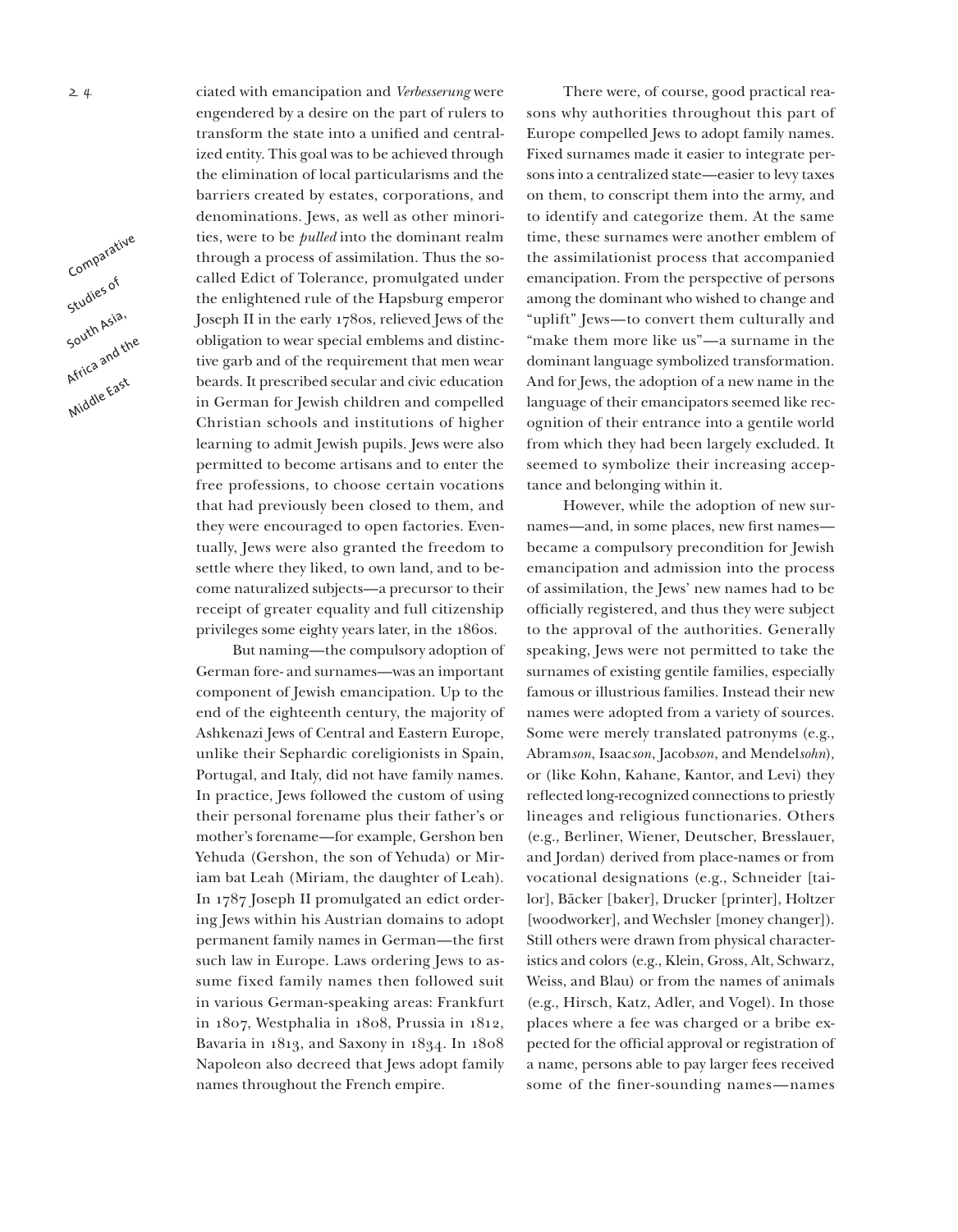from flowers and gems, like Rosenthal, Lilienthal, Edelstein, Diamant, Saphir, Goldstein, and Silverstein. Those able to pay less or nothing were sometimes saddled with derisory names like Schmalz (grease), Ochsenschwantz (oxtail), or Hitzig (hot).

However, the very fact that the names given to Jews in Central Europe were largely invented, while the names given to blacks emancipated from slavery in West Africa generally reproduced those of white missionaries, colonial officials, or even long-ago slave owners, points to an obvious difference—but also to a similarity between the two groups and their experiences. The difference, of course, derives from a commonplace association of physical characteristics with racial definition: from the reality that no matter how similar their name to that of Europeans with whom they interacted in the West African colonial setting, the skin color and external physical traits of Europeanized Africans like the Sierra Leone Creoles remained as a badge of difference.

Thus it becomes clear that while the naming (or renaming) of Jews was a requisite change easing their administrative integration into the sphere of the dominant—and a compulsory step to enable their further emancipation—the names they were given, or permitted to take, continued to differentiate them from non-Jews into whose midst they were otherwise assimilating. In Central Europe, their names were now in German, to be sure. But these names remained peculiarly "Jewish names"—*banner* names that would continue to identify their bearers with a past from which many were hoping to move away.

#### **(Re)Naming Oneself**

On 13 August 1887, in the *Sierra Leone Weekly News*, a Freetown newspaper owned and edited by Cornelius May, the Creole (Krio) son of Joseph May, the following announcement was published:

## IMPORTANT NOTICE

The Public are [*sic*] hereby informed that from and after this date

#### MR. W. J. DAVIS,

Senior Resident Master of the Wesleyan High School, Freetown, and 1st B.A. of the University of London, will henceforth be called and known by the name of

### ORISHATUKEH FADUMA.

All communications should be addressed accordingly.10

On 16 September 1892, in Bromberg, Germany, the merchant Emil Schmul, a Jew, made an application to the Bromberg district president to change his family name from Schmul to "Goetze." In the early decades of the nineteenth century, Schmul claimed, his grandfather, an accredited French translator, had sometimes been called "Goetze," and now he and others in the Schmul family wished their surname to be Goetze as well. After some initial delay, this change of name was officially approved. But when it was announced in the press, as legally required, it was immediately appealed by Rudolf Goetze, senior physician at the University of Würzburg's psychiatric clinic. In a letter signed by twentysix additional bearers of the name "Goetz(e)," Goetze wrote: "The name Götze is a truly German Christian name. By every honest Christian German his respected name is regarded as his family's badge of honour; he considers it to be his inherited property and it is incomprehensible to him that . . . his very name could be bestowed on [someone] with the express purpose of concealing [that person's] Jewish descent and thereby helping to improve [his] business."11

Schmul's change of family name and the response it elicited in Germany, as well as W. J. Davis's change to Orishatukeh Faduma in Sierra Leone—although seemingly unrelated—reflect a trend. Among both the "educated Africans" in British colonial Africa and the Jews in Central Europe in the last decades of the nineteenth century, changing a family name previously "given" or "taken" during the process of emancipation

Leo Spitzer

<sup>10.</sup> *Sierra Leone Weekly News* (Freetown) (hereafter *SLWN*), 13 August 1887. Name changing is also addressed in the 20 August 1887 issue.

<sup>11.</sup> Dietz Bering, *The Stigma of Names: Antisemitism in German Daily Life, 1812  –  1933* (Ann Arbor:University of Michigan Press, 1992), 94.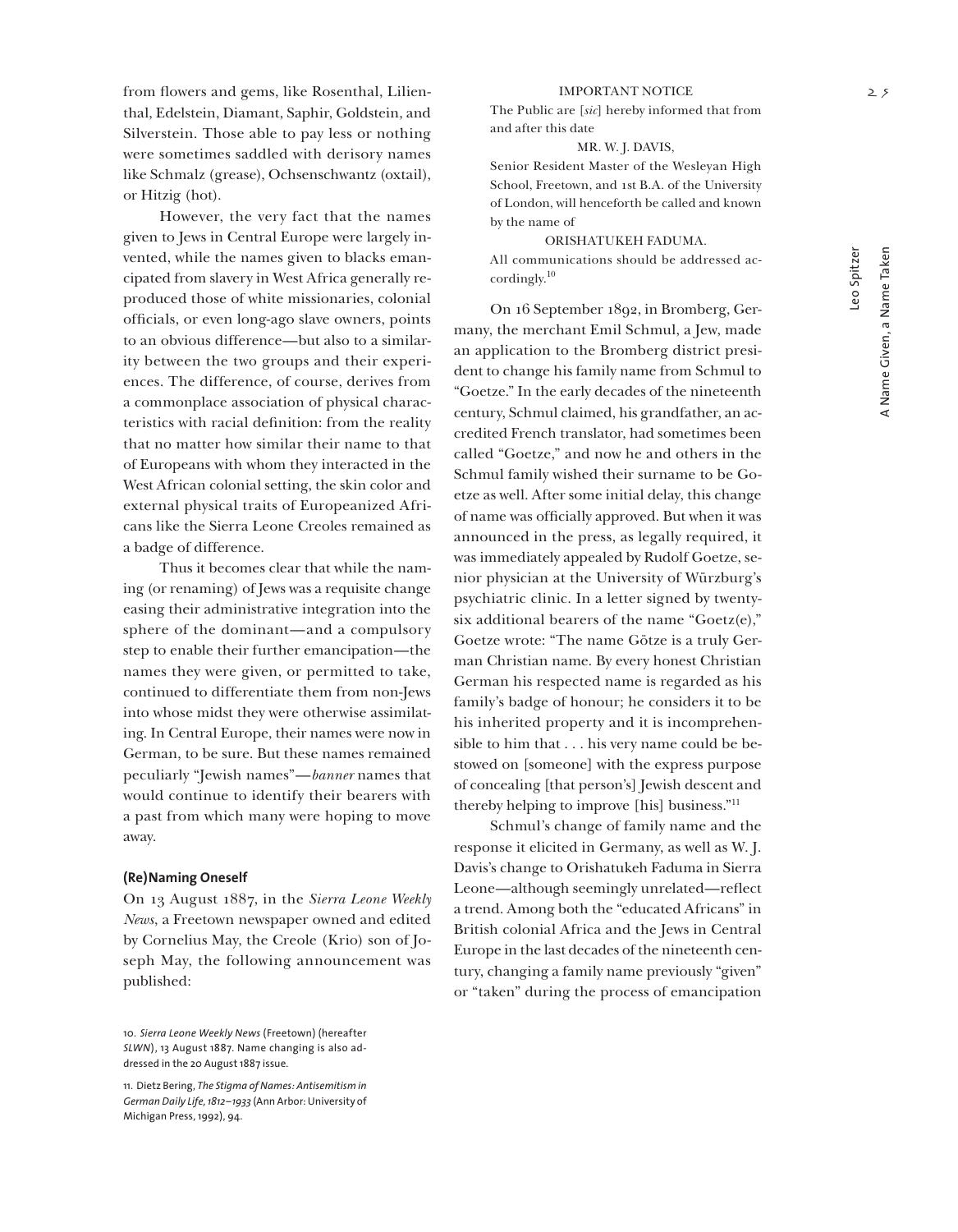Comparative Studies of South Asia, Africa and the Middle East

2 6

became a widespread phenomenon. For example, in Prussia there was a dramatic increase in legal petitions to change from Jewish-identified banner names like Kohn, Levy, Hirsch, Moses, or Solomon to what the petitioners referred to as "truly German" or "Christian" surnames. From 1872 to 1881, the percentage of these petitions more than doubled over the previous decade (from 27 of 1,221 requests to 154 of 2,898), and they remained high well into the  $1920s$ .<sup>12</sup> Intermarriages, in which Jewish women married "out of the faith" and took the surnames of their non-Jewish spouses, also rose during these years, as did name changing upon conversion to Christianity and baptism—a practice routinely permitted to Jews in Germany and Austria until its restriction in 1903.13 In Sierra Leone many of the colony-born children of Liberated Africans and early black settlers from Britain, the West Indies, and North America changed their names as well, either by shedding what they termed as their "foreign" surname to adopt one with an African "sound" or by adding an African name to their "Christian-European" one. Thus A. E. Metzger became A. E. Toboku-Metzger when he added a Yoruba name to the name that the family had taken from his father's Anglo-German missionary pastor earlier in the century. O. T. George became O. T. Nana; Claude George, already well known as the author of *The Rise of British West Africa*, became Esu Biyi; Isaac Augustus Johnson changed to Algerine Kefallah Sankoh; and Africanus Matthew Goodman became Eyahjemi Morondia.14

In Central and Western Europe, however, as well as in the Americas, name changing among Jews—from banner or "brand" names, which immediately designated a person as a member of the Jewish minority—was not a new occurrence and had been rather commonplace throughout the entire nineteenth century. Numerous cases exist: for example, Kalmanovitch changed to Kalman, Davidsohn to David, Aron to Nora, Haim to Vidal, Kohn to Kuhn (or Krohn or Kaune), Weiss (in the United States) to White, Schwartz to Black, Bronstein to Brownstone, and Kaplan to Chaplin. But the

accelerated incidence of name changing among Jews in the late 1800s and early 1900s, and the emergence of this phenomenon at this very same time among Sierra Leone Creoles and other Europeanized Africans in British colonial West Africa, corresponded with the growth and spread of the "new," pseudoscientific racism and of modern anti-Semitism. It was, after all, in the decades beginning in the 1870s that the conversionist/assimilationist ideology that had provided a framework and justification for the emancipation of Jews and blacks came under increasing attack. The explanations for the growing popular appeal and diffusion of new discriminatory and exclusionary practices based on racist ideology are numerous, but the very success of emancipation and conversionism is certainly one of them. When previously confining legal constraints inhibiting economic and social mobility were eased in the early 1900s, many Central European Jews and "elite" blacks in British colonial Sierra Leone had indeed taken advantage of the new opportunities offered by the emancipatory process. They conformed to the transformative goals associated with "uplift" and "civilizing" conversionism and were frequently highly successful in professional, business, and artistic fields that had previously been restricted or closed to them. For those among the dominant who perceived a danger in this blurring of boundaries between themselves and those who had been "other," on the "outside" or on the "margins," biological racism and racist anti-Semitism, with their impermeable barriers, became useful ideologies to turn back the clock on emancipation and establish a renewed exclusion.

It is important to take notice, however, that while the emergence of name changing among Sierra Leone Creoles and its acceleration among Central European Jews were connected with the rise of these racist ideologies, the motivations driving name changing in each place were considerably different.

Among Jews, name changing primarily reflected a desire to integrate themselves more fully and inconspicuously into the world of the

12. Ibid., 83  –  90. 13. Marsha Rozenblitt, *The Jews of Vienna, 1867  –  1914: Assimilation and Identity* (Albany: State University of New York Press, 1983), 128-46.

14. See Leo Spitzer, *Creoles of Sierra Leone: Responses to Colonialism, 1870–1945* (Madison: University of Wisconsin Press, 1974), 117.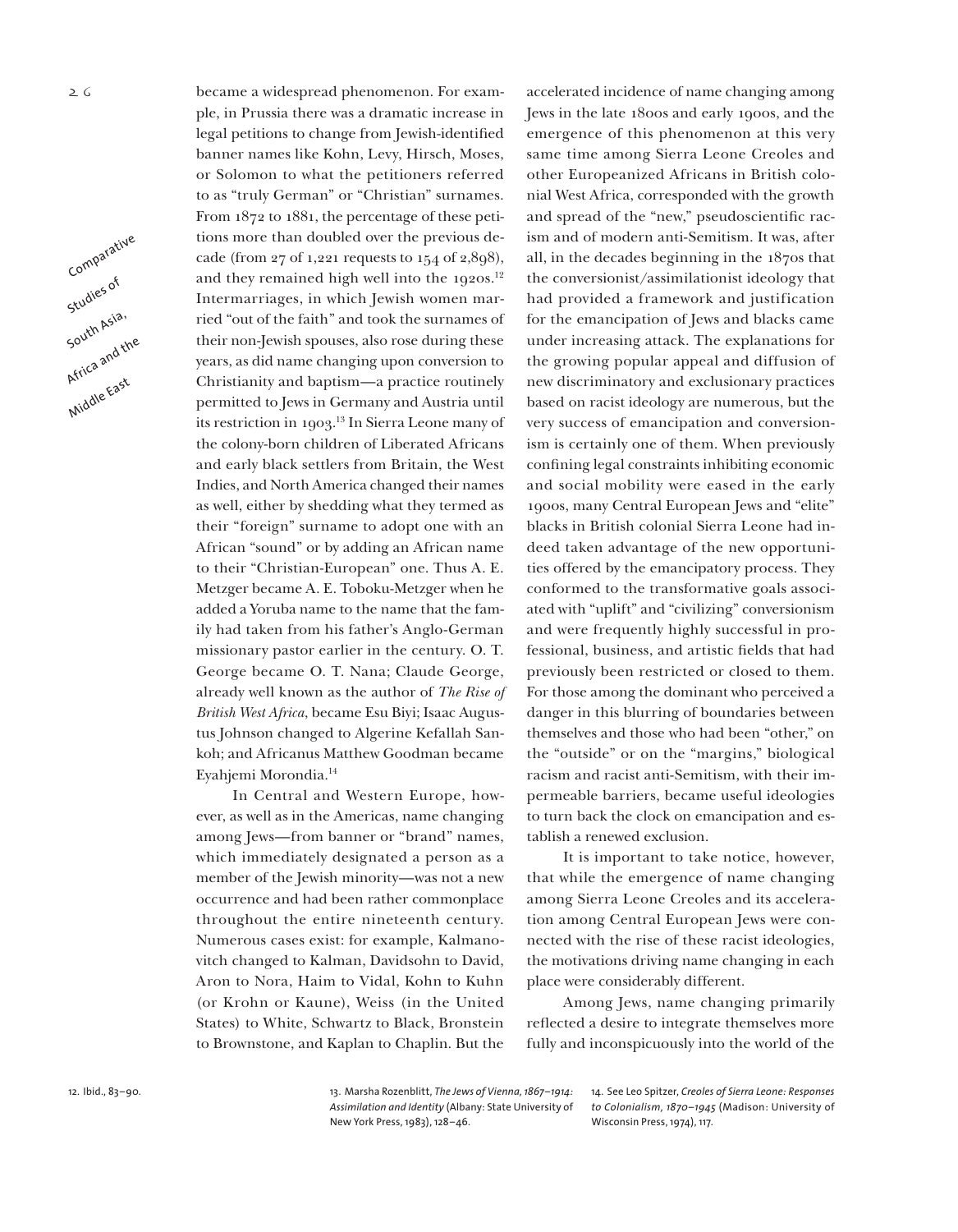dominant—to blend in, avoid attention, and to "become an ordinary citizen." For what emancipation and the removal of restrictions on Jewish geographical and social mobility had enabled—indeed, what the ideology of *Verbesserung* had encouraged—was the removal or modification of virtually all cultural markers by which Jews had previously been distinguished from the Christian majority. By the mid-nineteenth century it was certainly true, as anti-Semites repeatedly indicated, that within the bourgeoisie and the urban working classes, dress, language, or writing could no longer be relied on to indicate differences between German Jews and German gentiles. Over the years in which the various reform measures associated with the process of Jewish emancipation were implemented, German Jews had expanded their outlook and modified aspects of their social behavior through secular education and greater everyday contact with the culture of the non-Jewish world. They had willingly adopted the majority language, German, for business, accounting, documentation, and conversational as well as literary expression. And outwardly, in the clothing they wore, they conformed to the fashions of their gentile economic peers. To be sure, anti-Semites often attributed distinctive physical characteristics to Jews: big noses, "dark" complexions, and weak, "stooped" bodies. But in effect, stereotypes notwithstanding, was it really possible to distinguish between a German Jew and a "true German" merely on the basis of external appearances? The only identificatory marker that continued to reveal Jews *as Jews* was the Jewish banner name they still bore. Levis, Cohens, Hirschs, or Zweigs might be dressed in latest German fashions and pronounce eruditely on German art and music in elegant German prose and speech, but their name made them instantly recognizable as Jews.

For some Jews, changing from a banner name to a less conspicuous one was a "flight" indicating an effort to remove themselves from a past identity, a desire, as Stefan Zweig had observed, "to dissolve themselves in the common

16. Memmi, *Liberation of the Jew*, 32.

life . . . [and] to integrate and become articulated with the people with whom they lived."15 For others, it was more like an act of "camouflage" producing a verbal screen to hide their religious background and Jewish origins.16 It was a masking intended to avoid attention, to veil the name-badge of difference. For *all* emancipated Jews, however, changing a name was a *defensive* act—a reflection of their recognition that, despite emancipation and assimilation, they were still living within a potentially hostile world, one that indeed was becoming ever more dangerous as the "new" anti-Semitism surfaced and intensified.

In this respect, the motivation for name changing among Jews in the late nineteenth and early twentieth centuries differed from that among Sierra Leone Creoles and other Europeanized blacks in colonial Africa. Here, name changing was a means of resistance, part and parcel of a broader manifestation of cultural nationalism that was emerging as a reaction to the spreading wave of racism and its prejudicial effects. In the 1880s it was not at all unusual for colonial officers, travelers, and resident Europeans in British West Africa to speak of Creoles and other European-educated Africans as "apes" and "niggers" and to insult and parody them in articles and books. Richard Burton's popular *Wanderings in West Africa* and *To the Gold Coast for Gold*, G. A. L. Banbury's *Sierra Leone*; *or*, *The White Man's Grave*, and A. B. Ellis's *West African Sketches* all shared a derogation of African capabilities as well as scorn for conversionism and its consequences. Racial discrimination, moreover, now permeated the colonial professional fields, commerce, and the civil-service bureaucracy, where African advance was being impeded and blocked. "It is a matter beyond controversy," wrote the Reverend Claudius May ( Joseph [Ifacayeh] May's eldest son) in 1887,

> everything today points to the fact that we are approaching a crisis in our existence as a community. . . . The successors of those who fifty years ago believed in giving us every opportunity to rise in the world, now believe that every

Leo Spitzer

<sup>15.</sup> Stefan Zweig, *The World of Yesterday: An Autobiography* (Lincoln:University of Nebraska Press, 1964),  $427 - 28.$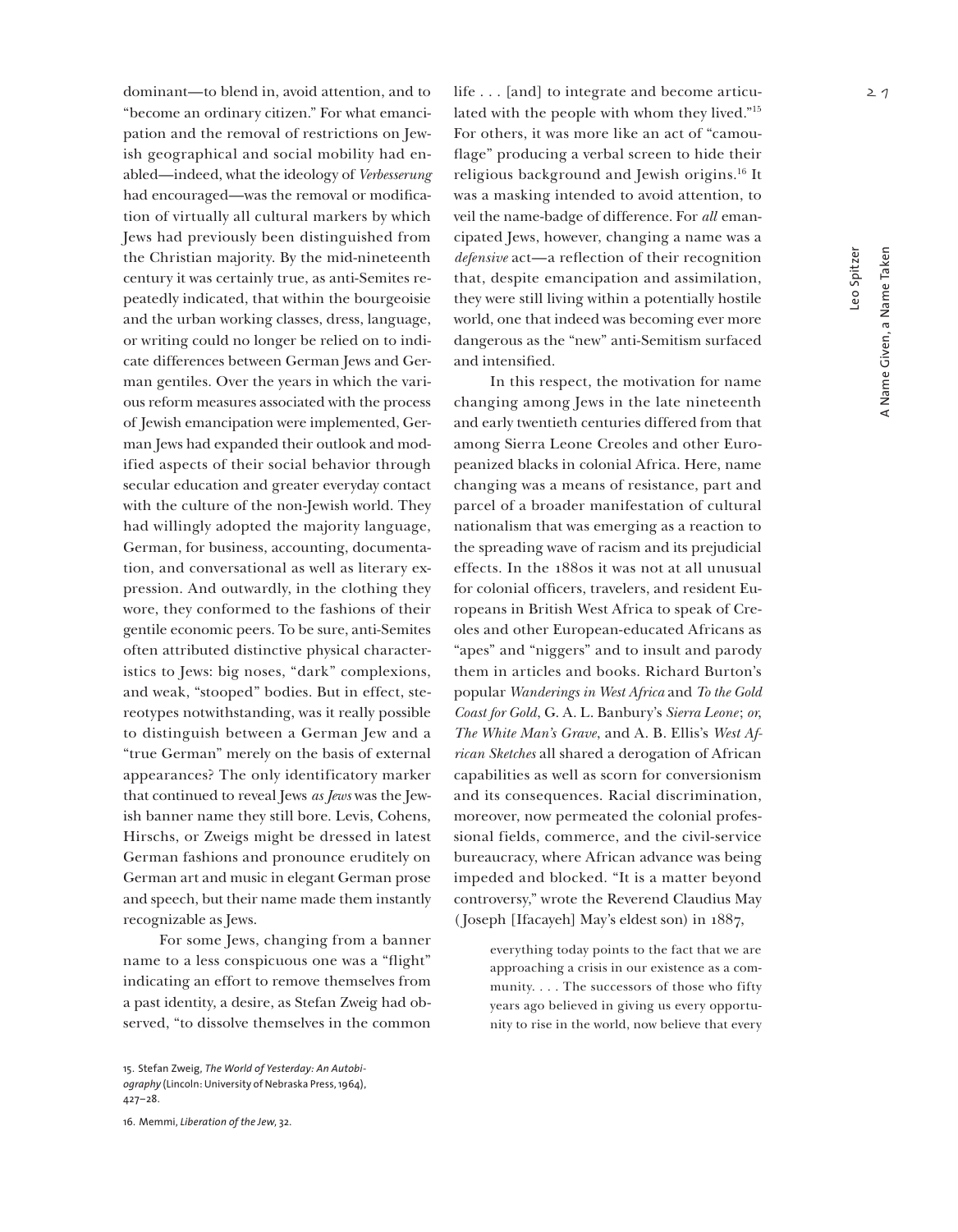Comparative Studies of South Asia, Africa and the Middle East

effort on our part should be nipped in the bud or regarded with indifference bordering on contempt. . . . They treat us as puppets not as men, they look upon us as instruments which they may use when necessity requires and throw off when necessity ceases to exist.<sup>17</sup>

With the assimilationist/conversionist ideal that they had embraced under attack, many Europeanized blacks began to turn an introspective eye on themselves and their society. If the European world seemed to reject them, and their advancement within it was made difficult or impossible, was this perhaps because they did not belong there in the first place? Had they, as maintained by one of their primary intellectual spokesmen at the time, Edward Wilmot Blyden, "perverted" their "true racial personality" through indiscriminate Europeanization, thus perhaps deserving ridicule and prejudicial treatment?18 In Sierra Leone, Creoles like the Mays scrutinized everything that defined "educated Africans," not only their mode of education and subjects learned, but also their social life and occupations, preference for European-style dress, dwellings, diet, manner of parting and wearing their hair—*even their very names* — and concluded that their community had lost "the flavor of their race."19 Children and grandchildren of liberated slaves, they had become people of captive intellect, blindly imitating manners and customs alien to the African environment.

But having acknowledged the errors of the past, members of the Creole society in Freetown now resolved to assert a new identity that was African, not European. In 1887 they established a Dress Reform Society and a Name Reform Society to help them achieve this new transformative goal. Attracting many of the same individuals into membership—mostly men but also a small number of women—these organizations attempted to bring about practical, immediate, and long-range changes within the Europeanized African elite. Thus members of the Dress Reform Society declared the avowed purpose of their organization to be the elimination of the most obvious external badge of Europeanization

among Africans—Western-style clothing—but only as a first step toward gradual independence from all European customs. As Claudius May, one of the founding members, explained: "Dress Reform . . . would set itself as time advances to grapple with other social and local questions. Its intention is to become the line of advance of all social improvements. . . . It is a society that could become more and more the rallying point for all who long for and are zealous for the independent national existence of Africa and the Negro."20

"Name Reformers," for their part, encouraged their fellow Creoles to "Africanize" the "foreign" surname their parents or grandparents had received, either in slavery or upon their liberation in Sierra Leone. Thus Kufileh Tubokhu justified his own name change and the aims of the Name Reform Society in an open letter that declared:

> Every one of our Liberated Negro Parents had a name given him in the land of his nativity by which he was called and known from his birth up to the time he arrived in the land of his exile. He had a name full of meaning . . . preserving a tribal or racial individuality. When transported through the baneful traffic of the Slave Trade to this land, that name was exchanged for a foreign one, void of meaning, and insignificant to him . . .

> It is nought but a profound and crass ignorance that thinks a man who would be civilized must forsake all that belongs and is natural to him, in exchange for what is foreign and unnatural.<sup>21</sup>

However, despite a wave of initial enthusiasm for these early manifestations of cultural nationalist assertiveness and resistance against racism, neither the Dress Reform nor Name Reform Societies were able to sustain themselves as organizations for very long. In large part this was prefigured by the ambivalence of their elite Creole founders. At this time in their history, despite the growth of racial discrimination, most still felt that their *own life* and career opportunities within Sierra Leone remained favor-

17. *SLWN*, 26 February 1887.

18. E.W. Blyden, *Christianity, Islam, and the Negro Race*, 2nd ed. (London: W. B. Whittingham, 1889), 317-18, 398  –  99, 433  –  44.

19. Ibid., 398-99.

<sup>20.</sup> *Methodist Herald* (Freetown), 21 December 1887.

<sup>21.</sup> Kufileh Tubokhu, letter to the editor, *SLWN*, 1 October 1887.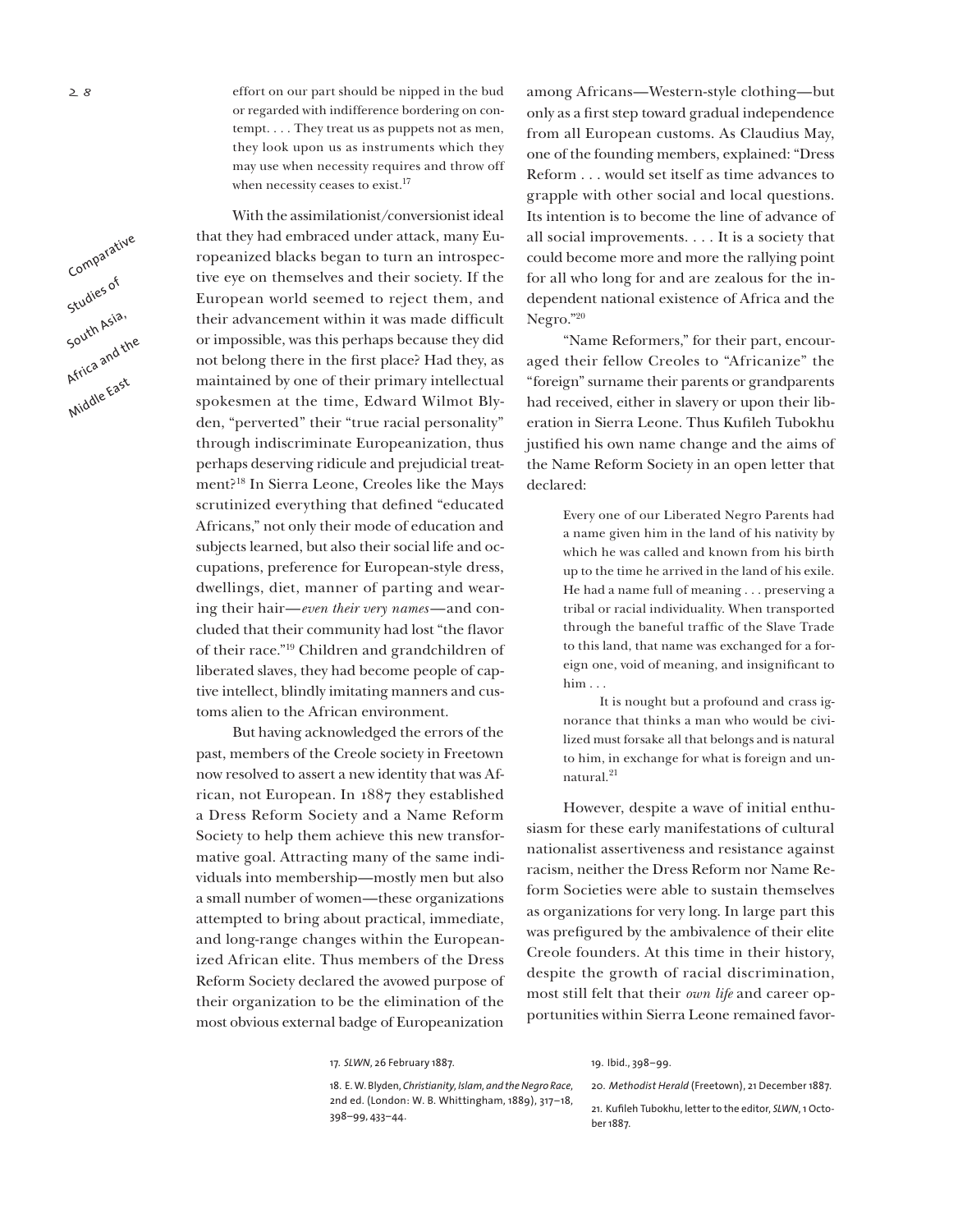able. As such, they did not wish either to divest themselves completely of the European world into which assimilation had taken them or to embrace a larger, multiethnic African identity that would blend them indistinguishably with other African people in the Sierra Leone hinterland whom they had long come to consider "less enlightened" than themselves.

This ambivalence was certainly reflected in the names the "reformers" adopted—which were African only in a broad, generic sense. While many of them were in the language of the Creoles' forefathers and mothers, most usually in Yoruba, others (like the name Africanus or Algerine) were merely manufactured to *sound* African. They were certainly not names generally found in Sierra Leone's up-country. Similarly, the new wardrobe adopted by the members of the Dress Reform Society was a fullscale invention—*somewhat like* the short trousers and sleeveless country-cloth gowns worn by non-Creole "bush" Africans of the neighboring interior, but still different enough so as not to be confused with them. The new costume, although a departure from the clothing that the members of the Creole elite and Europeans in the colony normally wore, was sufficiently radical to invite derision. Thus while the society's members were initially willing to be innovative in the closed gatherings of their group's meetings, the strength of their convictions faded quickly when they tried to wear their "reformed dress" in public.

Nonetheless, while the dress and name reform societies disappeared from the scene rather rapidly as formal organizations, the "Africanization" of names (and, eventually also, of clothing) continued over the years. Although these symbolic practices elicited occasional criticism as well as jokes, both from within African society and from European colonialists, the negative reactions generally remained within the realm of the verbal. They were certainly mild when compared with the much more virulent reactions to name changing among Jews in the German-speaking lands of Central Europe.

Here, the very fact that name changes potentially erased the banner name that had remained to identify assimilated Jews *as Jews* was

seen as a major threat by anti-Semites. Emancipation and assimilation, the most hostile among them maintained, were insidious blunders that had permitted Jews—those alien, fundamentally immutable, less-than-human creatures bent on world domination—access into the German realm. Once inside, Jews transformed themselves in external appearance and observable characteristics in order to "blend in" indistinguishably; they infiltrated themselves further and further into the unsuspecting German body politic until, like a cancerous growth, they would eventually take it over to destroy. Banner names — Jewish names — had remained as warning signals to help identify and bring into visibility Jews who might otherwise pass unnoticed. If these names continued to be permitted to be changed to "truly German Christian names," how could the enemy within be recognized and revealed?

There is, of course, a certain irony to the fears and anger that name changing engendered in anti-Semites. If one examines name changes among Jews, it is easy to note that in many of them the rupture with the past that they implied is often quite incomplete. In the practice where banner names were changed through mere shortening—for example, Rabinowitch to Rabin, Davidovitch to David, or Steinberg to Stein—the transformation is hardly a radical one. It is no more than a "half-hearted concealment," to use a phrase Albert Memmi employed for it in his *Liberation of the Jew*—a "veil through which it is easy to see if one cares."22 Similarly, the frequently employed practice of "name translation" (often accompanying emigration from one country to another), like Weiss to White, Grünfeld to Greenfield, Wasserman to Waterman, Aaron to Arendt or Ahrens, or Stein to Stone or Steiner; or of "modified disguises," like Moses to Moos or Moser or Mosse or Morris; or of "equivalent letter reversals," like Aron to Nora; or "simplified anagrams" like SchLOmoVItch to SOLVI, ISrAeL to ALSI—all merely *screen* rather than break off connection to a past identity. As Memmi observed: "Those who translate or reverse their names . . . feel their inner security has been preserved. Henceforth shielded from non-Jewish eyes, they nevertheLeo Spitzer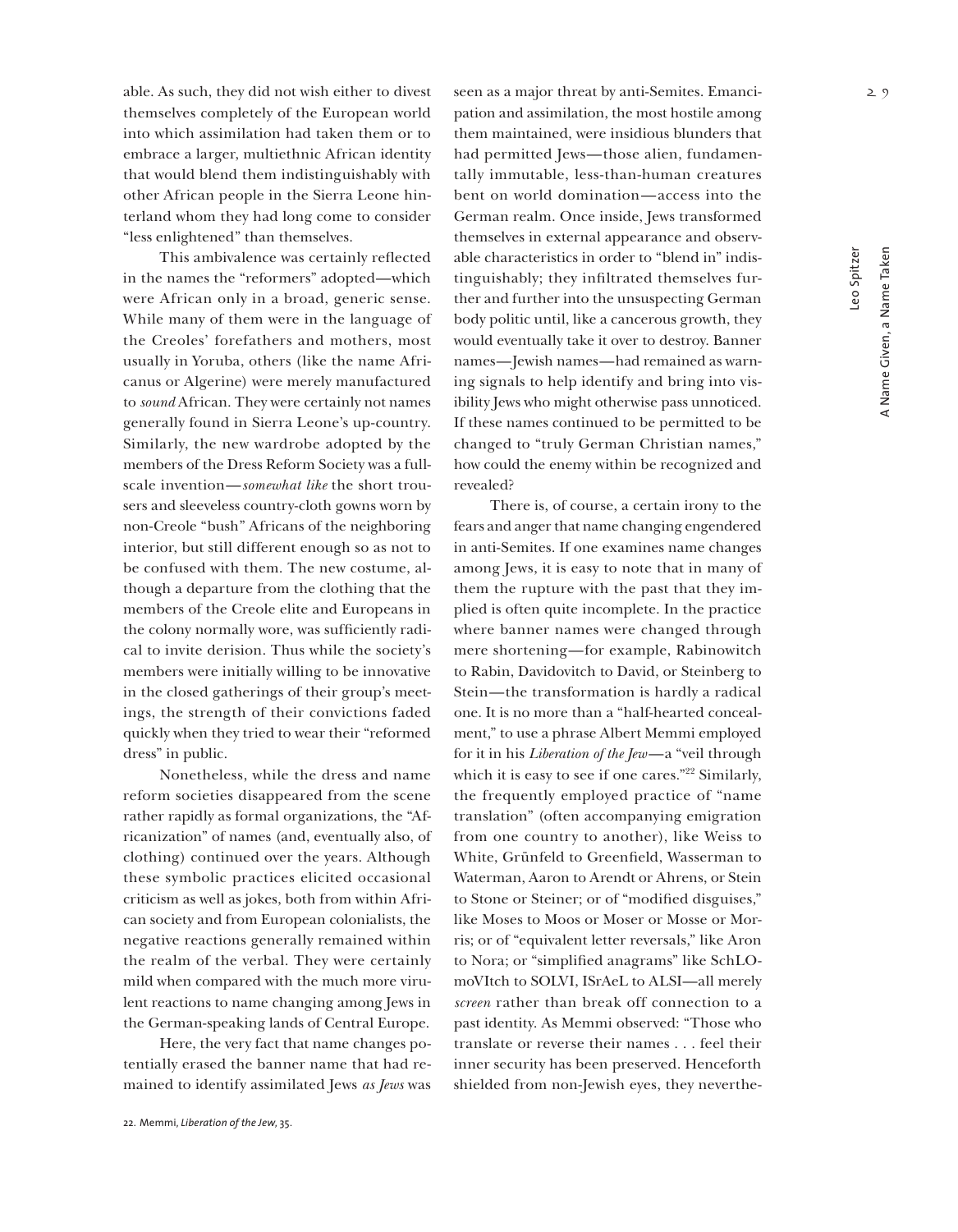Comparative Studies of South Asia, Africa and the Middle East

less remain intact, since they have abandoned nothing of themselves. Better still, they save selfesteem, since they have conceded almost nothing to their oppressors."23

However, these "incomplete" (or merely "screened") transformations of surnames are also clearly indicative of continued adherence to a family group—of a desire to maintain *familial* continuity despite the felt need to conceal. To abandon the family name is to leave the family, to break away, to sever connection with kinfolk, ancestors, familial legacy, and heritage—a radical departure. And it is in this respect that the Jewish efforts to "blend in" and "pass unnoticed" *without making that break* can *also* be viewed as a form of resistance. They resemble the decisions made by so many ex-slaves in U.S. history after the Civil War: to maintain as their surname, even after emancipation, the name of their initial owners or the owners of their families of origin.24 Only in this way could connection to a family—often dispersed, broken up, sold off—be symbolically retained.

But the very analogy between Jewish and African American practices also highlights a double bind, an inescapable trap. A link to past identity, and familial continuity, could be achieved only by holding on to the "slave master's name" (in the African American instance) or through the partial retention of the banner name "given" to Jews during emancipation and marking them as other. In both cases, the connection to the legacy of "being named"—of having a name imposed—remains. The alternative is no better: the invention of a new name (as exemplified in the Name Reform Society of the Sierra Leone Creoles) may be a form of selfaffirmation, but it comes at the cost of familial identity and continuity.

#### $-$

In the German-speaking lands influenced by growing anti-Semitic pressures, an initial reaction to the perceived acceleration of Jewish name changing was to make the practice legally

more difficult by placing increasingly constraining restrictions and regulations on it. Thus the right to a change of name on the occasion of conversion and baptism was abolished early in the twentieth century in Prussia (1903), as was the right to change a name upon the legal adoption of a Jew by a German non-Jew (1907).<sup>25</sup> When the decorated World War I veteran Leo Abrahamson, a Jew from Berlin, applied to change his name to "Schmidt" in 1919, he received the following response from the district president in Potsdam: "If the applicant should . . . be exposed to mocking remarks because of his name Abrahamson, the District President would, in accordance with existing provisions, be in a position to give full consideration to an application for a change of name. In this case he would be prepared to grant permission for a different name such as, for example, *Rosenfeld*, *Morgenthau*, *Hirsch*, *Fuchs*, etc. Purely Christian names like *Schmidt* would, on the other hand, be out of the question."26

Anti-Semitic publications relished in their increasingly aggressive efforts to publicly "reveal" or "unmask" persons as Jews—or of Jewish descent—who, years or decades earlier perhaps, had changed their name. Indeed, the efforts to expose and denounce "the Jewish camouflage"27 (as some termed name changing) of persons who might otherwise be mistaken for "true Aryans" gained tremendous momentum in the early 1930s with the accession of the National Socialists to power in Germany (and the German *Anschluss* of Austria in 1938). In January 1938 a law "on the changing of surnames and first names" was published that made it compulsory to "change back to the original" every Jewish change of name in the Reich—*no matter when it was granted, no matter whether the person involved was still alive or had already died*! 28 Realizing the difficulty of recognizing "less obvious" or "transformed" Jewish names, expert "consultants on Jewish names" of the Reich Ministry of the Interior drew up lists of hundreds of Jewish banner names and their numerous modifications and published them in book form as a "warning and

23. Ibid., 38.

24. Herbert G. Gutman, "Somebody Knew My Name," in *The Black Family in Slavery and Freedom, 1750  –  1925* (New York: Pantheon, 1976), 230-56, especially 253.

25. Bering, *Stigma of Names*, 110  –  18.

26. Quoted in ibid., 133  –  34.

- 27. Memmi, *Liberation of the Jew*, 41.
- 28. Ibid., 144  –  45.